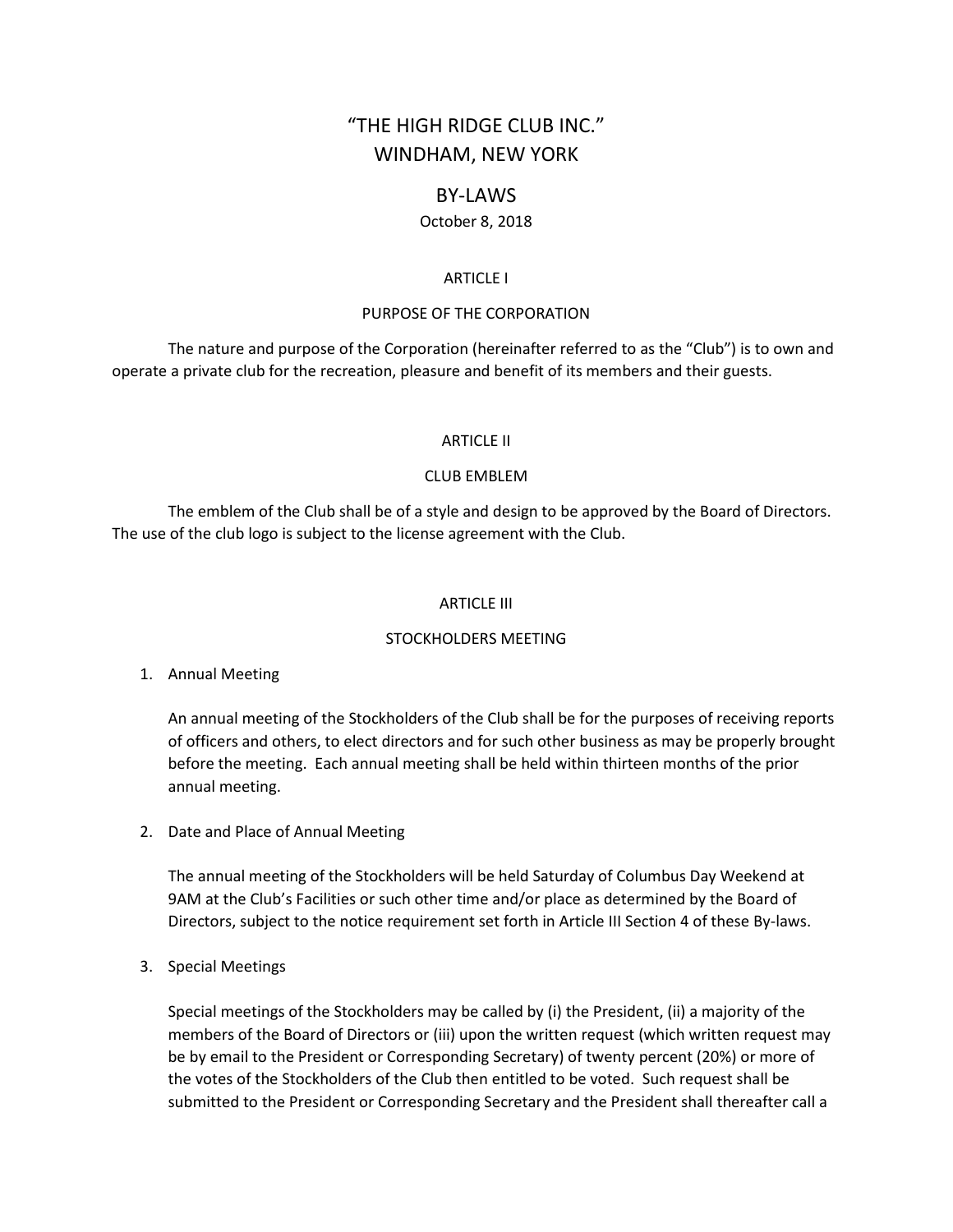special meeting within thirty (30) days (or as close thereto as reasonably practicable) of the date he/she receives such valid request. Notices of any special meeting must contain a statement of the purpose for which such special meeting is called and no other business may be transacted at that meeting.

4. Notices

The Corresponding Secretary shall give not less than ten (10) days nor more than sixty (60) days prior written notice (which notice may be by mail or email) or any meeting of the Stockholders to all Stockholders of the Club, stating the time, location and purpose of any meeting. Notice of any such meeting shall be posted on the official bulletin board at the Clubhouse as soon as reasonably practicable after the date of its mailing to the Stockholders.

5. Quorum

The presence, either in person or by proxy of Stockholders having a majority of the votes then entitled to be voted shall constitute a quorum at any meeting of the Stockholders.

6. Voting Percentage

A majority of votes cast is necessary for passage of any motion, other than an amendment to the By-laws where a two-thirds majority of the votes cast is required.

# ARTICLE IV

# BOARD OF DIRECTORS

1. Number and qualifications

The government and administration of the affairs and property of the Club shall be vested in a Board of Directors. The Board of Directors shall consist of 11 Stockholders.

- 2. Nominating
	- a. At a meeting of the Board of Directors held not more than sixty (60) days before the annual Stockholders meeting, the Board of Directors shall appoint a Nominating Committee consisting of Three (3) Stockholders, one (1) of whom shall be a member of the Board of Directors. Members of the Nominating Committee shall serve for a term of one (1) year until their successors are appointed and qualified. Unless specifically requested by the Board of Directors, the Nominating Committee shall not nominate candidates to fill any vacancies occurring by reason of death, resignation or otherwise for an unexpired term.
	- b. The Nominating Committee shall recommend to the Stockholders, at least thirty (30) days prior to the Stockholders' annual meeting, the names of Stockholders selected by a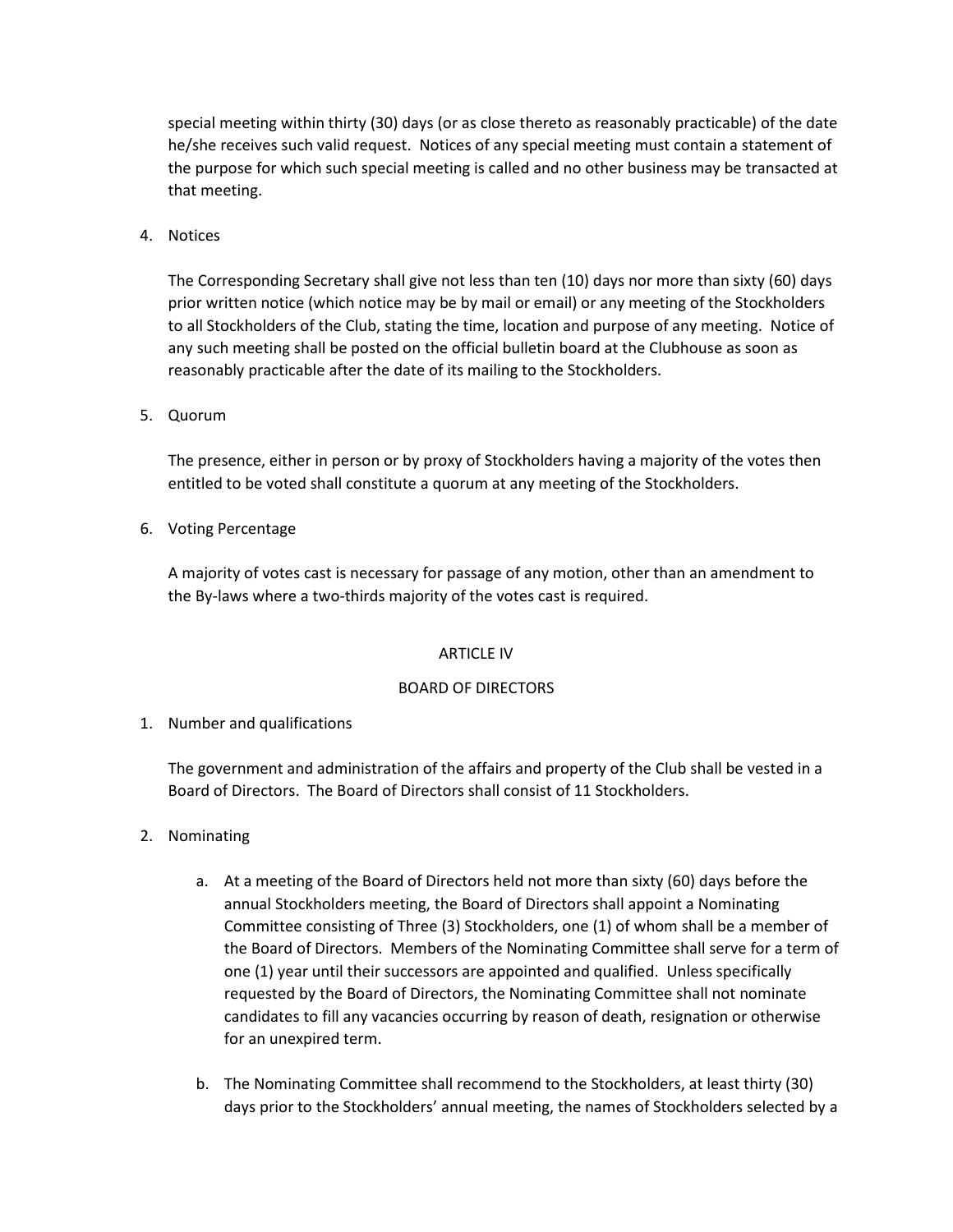majority vote of the Nominating Committee to be submitted to the Stockholders of the Club at their annual meeting for elections to the Board of Directors.

- c. Twenty Percent (20%) or more of the Stockholders in the Club who are not members of the Nominating Committee or the Board of Directors may also nominate candidates for the Board of Directors by petition signed by them and filed with the Corresponding Secretary at least thirty (30) days prior to the Stockholders annual meeting. The names of any such nominees, after having been certified by the Corresponding Secretary or any other officer that they are qualified for election and have been nominated in accordance with the provisions of these By-Laws, shall be posted on the official bulletin board of the Clubhouse and if such request is received prior to the mailing of the proxy to the Stockholders shall be included on any proxy mailing to the Stockholders.
- d. The Nominating Committee shall designate the term of office to be served for each nominee to comply with the provision of Article IV Section 3.C of these By-Laws.

# 3. Elections

- a. There shall be no cumulative voting, no voting by proxy and no pre-emptive rights.
- b. Voting shall be by ballot mailed, emailed or placed in a designated voting ballot box in the Clubhouse.
- c. The Stockholders shall annually elect Stockholders to serve on the Board of Directors for a period of up to three (3) years. No person may serve as a member of the Board of Directors for more than two (2) successive three year terms unless approved by a vote of 75% of the Stockholders. For the avoidance of doubt, subject to the restrictions on consecutive service above, a Stockholder may be elected to serve an unlimited number of terms as a member of the Board of Directors.
- d. The number of candidates necessary to fill the vacancies on the Board of Directors receiving the highest number of votes at the annual meeting of the Stockholders for each designated term shall be declared elected.
- 4. Indemnification

The Club shall indemnify each Officer and Director, including former Officers and Directors, to the full extent permitted by New York State.

# ARTICLE V

# BOARD OF DIRECTORS

1. Duties Prior to Annual Stockholders Meeting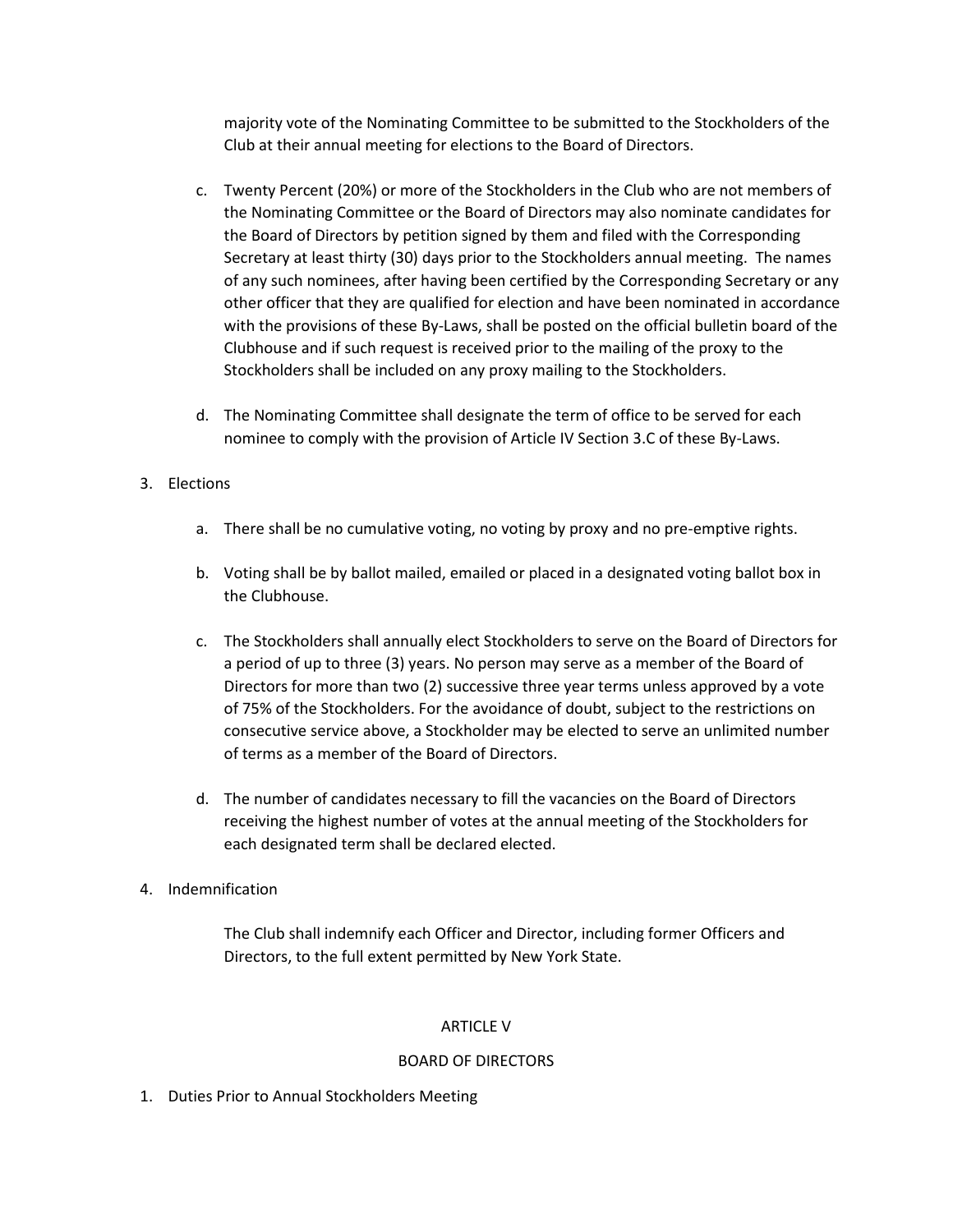The Board of Directors shall fix the membership contribution and terms for payment of all membership. Such price and terms will be in effect for the following membership year or until sooner changed by the Board of Directors.

# 2. Quorum

A majority of the Board of Directors present at any meeting shall constitute a quorum of the transaction of business. Action taken by a majority of the Board of Directors present at a meeting at which a quorum is obtained shall constitute an action of the Club unless a higher percentage vote of the Board of Directors is required in the Articles of Incorporation or these By-Laws.

### 3. Annual Meeting

Each year the Board of Directors shall hold its annual meeting to elect officers and to consider any matters as may be properly brought before the meeting. The annual meeting of the Board of Directors shall be held within ten (10) days before the annual meeting of the Stockholders.

#### 4. Meetings

The Board of Directors shall have a minimum of four (4) regular meetings in each year at such times as the Board of Directors shall determine.

5. Powers of the Executive Committee

The Executive Committee shall have all powers delegated to it by the Board of Directors and these By-Laws.

#### ARTICLE VI

#### EXECUTIVE COMMITTEE

The Executive Committee, to be elected from the Board of Directors, shall be made up of Five (5) officers of the Club, the President, the Vice-President, the Corresponding Secretary, the Recording Secretary and the Treasurer.

#### ARTICLE VII

#### POWERS OF THE BOARD OF DIRECTORS

1. Management of the Club

The Board of Directors shall exercise all powers of the Club and do all acts and things necessary to carry out the purposes of the Club. Managing the daily operations of the Club to achieve stated objectives shall be the responsibility of the Executive Committee,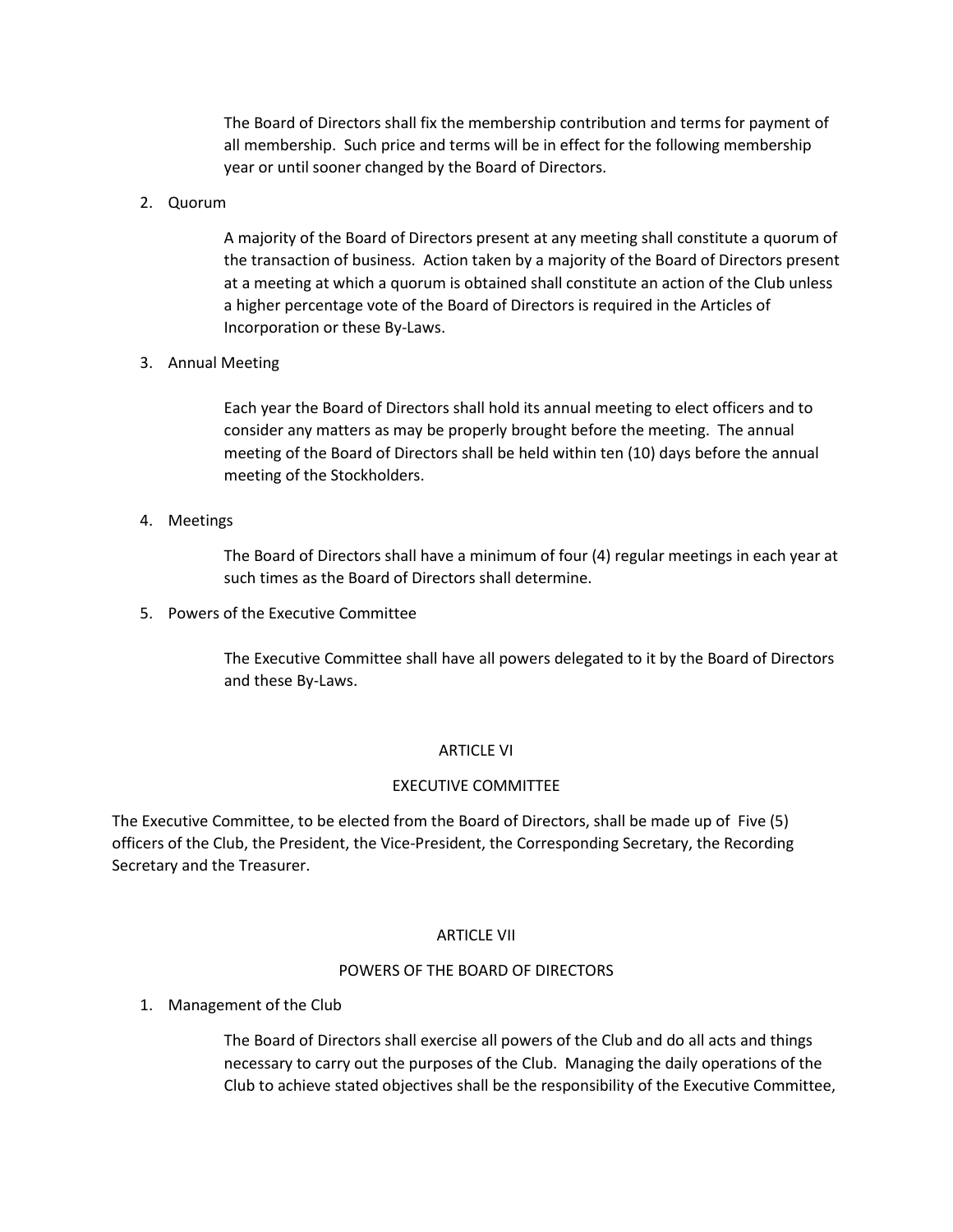who shall direct and supervise employees or other delegates and shall report directly to the Board of Directors.

2. Duties and Powers

The Board of Directors shall:

- a. Elect the Officers of the Club;
- b. Appoint committees and assign duties;
- c. Fill vacancies on the Board of Directors due to death, resignation, inability to perform duties, or otherwise, until the next election of Directors by the Stockholders;
- d. Hire a club manager (or managers) and other employees and delegate such authority as is considered necessary for the proper operation of management of the Club.
- e. Adopt, alter, amend or repeal the General Club Rules governing use of the Club and all its facilities by members and their guests;
- f. Determine the amount of dues, fees, interest on past due accounts and other charges;
- g. Any Director who shall fail to attend (50%) of the regular board meetings in person or by phone in any one (1) fiscal year shall be presumed to have resigned and shall be removed from their position as a Director unless otherwise determined by the members of the Executive Committee;
- h. Exercise all powers of the Club and do all acts and things necessary to carry out the purposes of the Club except that the board shall not have the authority to: sell or encumber any Club real property or borrow funds in excess of Five Thousand Dollars except upon approval of the Stockholders;
- i. Have the power to exchange rights to use the Club's Facilities with members of other clubs or providers of services to the Club;
- j. Initiate an independent review by a Certified Public Accounting Firm of the books and records of the Club. Said review shall be completed each year within ninety (90) days after the close of each fiscal year;
- k. Approve new members as nominated by the membership committee. Being a Stockholder does not guarantee membership in the Club;
- l. Revoke membership privileges (including but not limited to prohibition of use of the Club's facilities) for non-payment of monies due to the Club or other such reasons that the board may determine.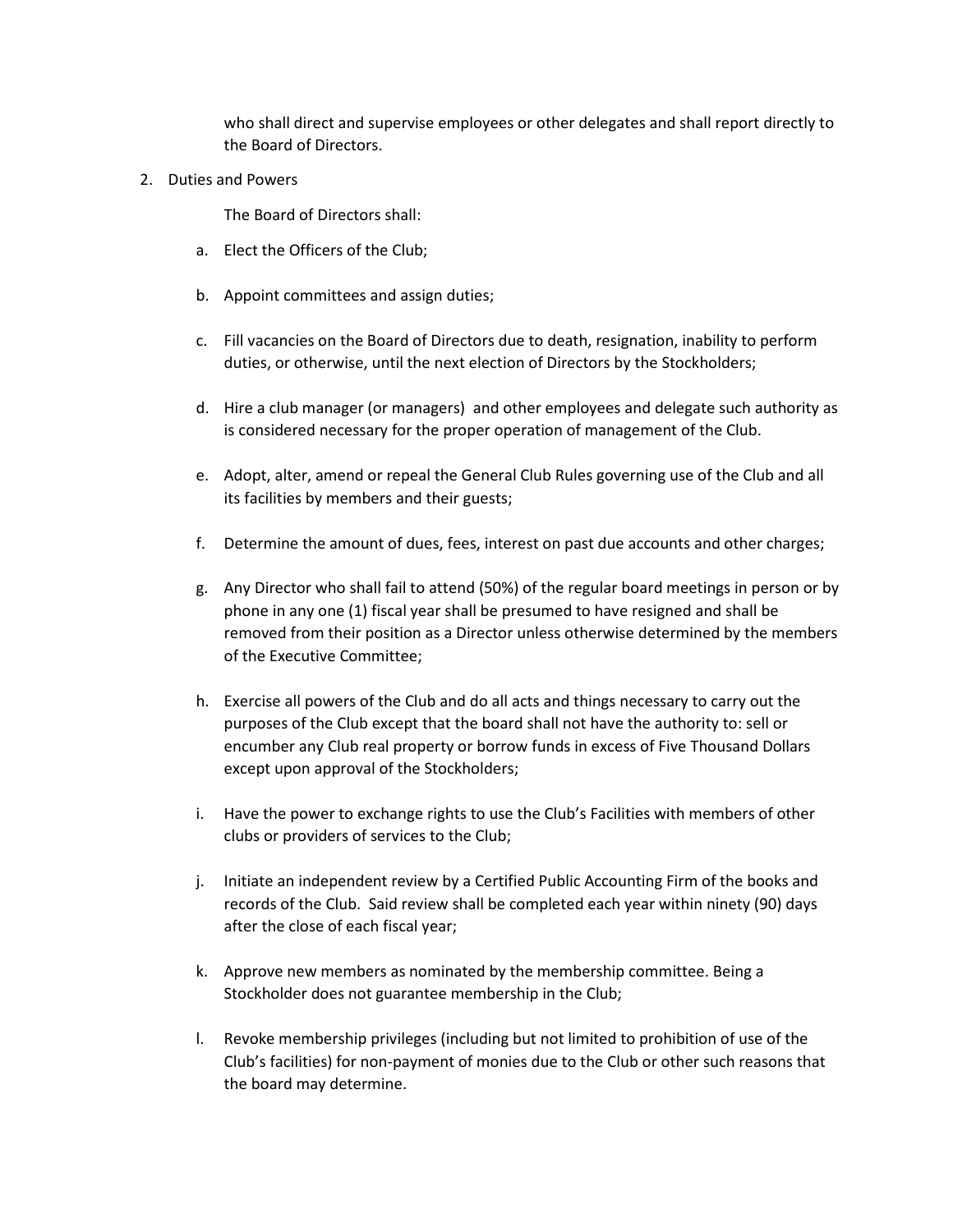### 3. Issuance of Stock

The Board of Directors shall have sole authority to issue and cancel stock certificates prepared in form and content consistent with the provisions of the Articles of Incorporation and these By-Laws of the Club.

The Board of Directors shall have sole authority to limit the number of shares outstanding at any time. The number of shares outstanding shall be initially set at sixty (60) shares of Common Stock. Each share of Common Stock shall:

- a. Have one vote for all corporate purposes.
- b. Have equal rights on dissolution, corporate distribution and for all corporate purposes.
- c. Each member household is limited to holding one (1) share of stock in the Club.
- d. The funds received by the Club on sale of shares of stock will be used for capital improvements, debt repayments and other operating expenses as approved by the Board of Directors.
- e. The termination or transfer of Stock Certificate:
	- i. Any Stockholder in good standing may terminate membership by giving written notice of termination to the Secretary of the Club by registered mail return receipt requested. The Stock Certificate may be redeemed by the Club at the request of the holder of any such Stock Certificate, upon approval of the Board of Directors, and the member will thereafter cease to have any rights, privileges or obligations associated therewith. A Stock Certificate shall not be redeemed at the request of the Stockholder if there any outstanding dues, assessments, or other charges due to the Club with respect to the membership or if the Stock Certificate is not surrendered to the Corresponding Secretary of the Club, and the membership will not be placed on the chronological resigned list until the date that all outstanding amounts are paid.
	- ii. The redemption value shall be determined in the sole discretion of the Board of Directors within thirty (30) days after termination; provided that (i) if there are outstanding shares of Common Stock held by the Club, the redemption value shall be \$1.00; and (ii) if there are no outstanding shares of Common Stock held by the Club, and no extraordinary circumstances existing at the time of requested redemption, the redemption value shall be the issuing price at the time of redemption. During that thirty day period, the Stockholder shall surrender the Stock Certificate to the Corresponding Secretary and shall pay in full any outstanding dues, assessments or other charges due the Club. The Club shall pay the Stockholder the redemption value of the Stock Certificate as funds become available.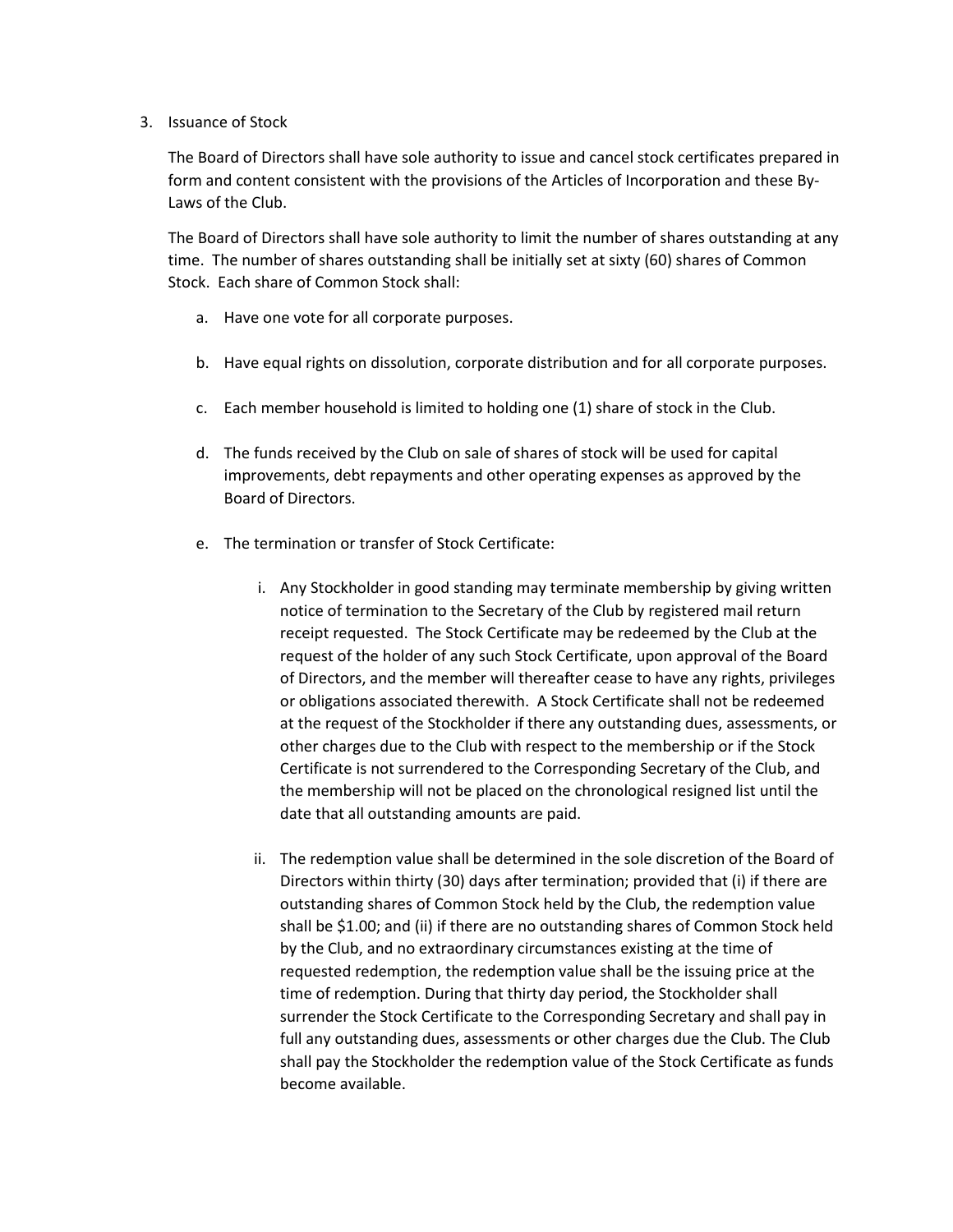- iii. A Stockholder in good standing may transfer the Stock Certificate upon approval of the Board of Directors. The Stockholder may not sell or transfer the Stock Certificate independent of the Club.
- iv. Upon redemption or surrender of the Stock Certificate the Stockholder ceases to have any rights or privileges as a member.

# 4. Other Memberships

The Board of Directors may approve other classes of memberships and to establish fees and dues for each class of membership.

# 5. Compensation

No Director shall receive a salary or any other compensation whatsoever, but shall be entitled to reimbursement for all expenses reasonably incurred in performing any duties pursuant to these By-Laws.

6. Interpretation of By-Laws

The Board of Directors shall have the corporate power to generally do everything permitted for corporations, by law, by statute, by Charter and by these By-Laws Aand to determine the interpretation or construction of the By-Laws, or any parts thereof, which may be in conflict or of doubtful meaning, and their decision shall be final and conclusive.

7. Action Without a Meeting

Any action which may be taking by the Board of Directors, or any committee thereof, may be taken without a meeting if consent in writing setting forth the actions to be taken, signed by all of the directors (including electronically by email), or all of the members of the committee, as the case may be, is filed in the minutes of the proceeds of the Board of Directors or of the committee. Such consent shall have the effect of a unanimous vote.

# ARTICLE VIII

# DUTIES OF OFFICERS

# 1. President

The President shall preside at all meetings and enforce observance of the provisions of these By-Laws and all rules and regulations of the Club. The President may call special meetings of the Board of Directors, and shall be an ex-officio member of all committees and is empowered to execute all papers and documents required execution in the name of the Club.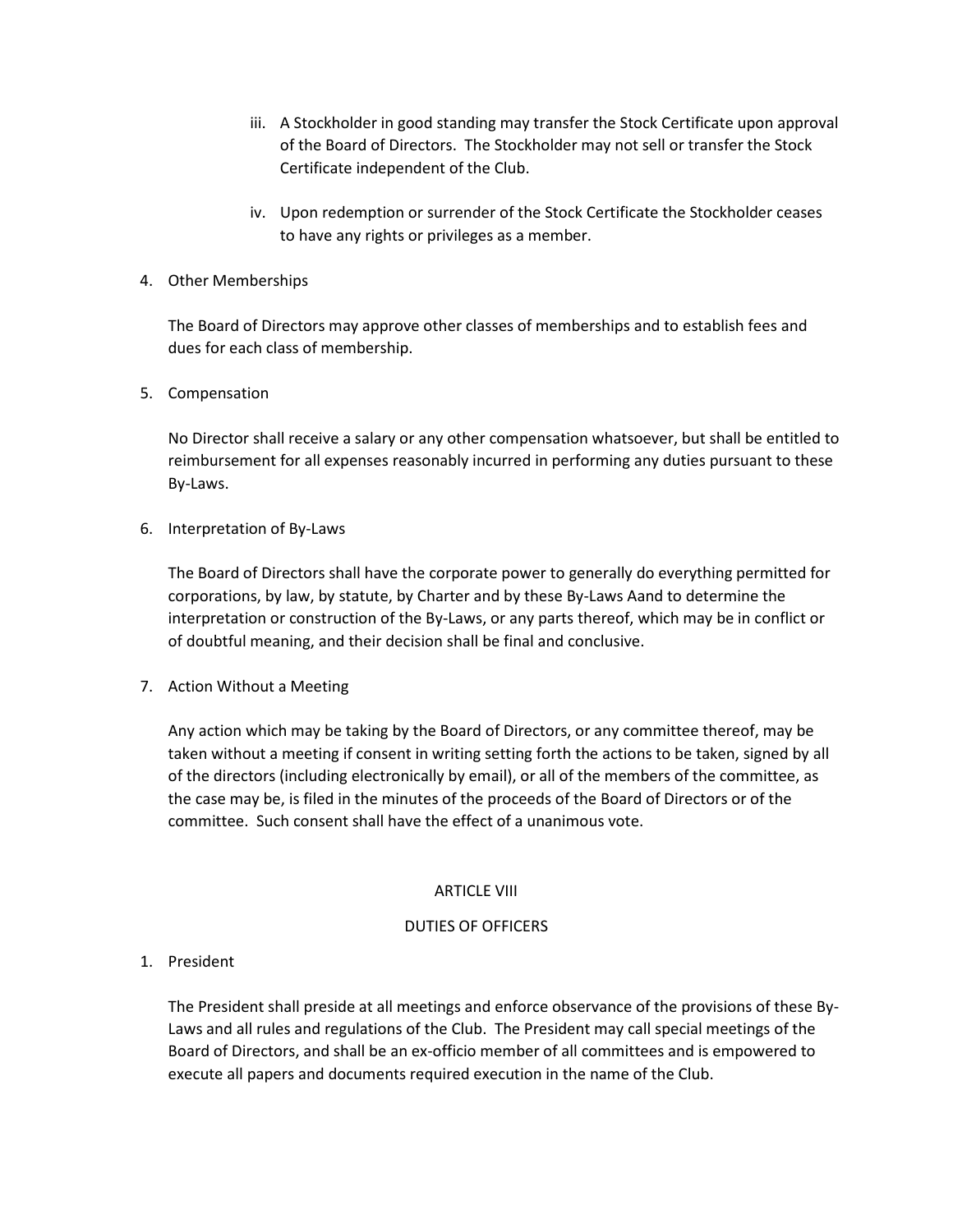# 2. Vice President

In the absence or disability of the President, the Vice President shall perform and carry out all duties and responsibilities of the President. The Vice President shall be responsible for giving all required notices of all Board of Directors meetings. The Vice President shall be Chairperson of the Membership Committee.

# 3. Corresponding Secretary

The Corresponding Secretary shall be responsible for giving all required notices to the membership.

# 4. Recording Secretary

The Recording Secretary shall record and distribute minutes of all Board of Directors and membership meetings. The Corresponding Secretary shall have custody of the Seal of the Club and all Club records shall be kept under his/her supervision.

# 5. Treasurer

The Treasurer shall be Chairperson of the Finance Committee. The Treasurer shall cause to be collected, held, and disbursed under the direction of the Board of Directors, all monies of the Club, and it shall be the Treasurer's duty to collect monies due the Club from the issue of memberships, dues and charges from Club members and all amounts due from others. The Treasurer shall keep or cause to be kept regular books of account and all financial records of the Club, and shall prepare budgets and financial statements, when and in the form requested by the Board of Directors. The Treasurer shall deposit or cause to be deposited all monies of the Club in an account or accounts in the Club's name, in the bank or banks designated by the Board of Directors. The Board of Directors shall obtain a surety bond covering the Treasurer for faithful performance in the amount directed by the Board of Directors, such surety bond premium shall be paid by the Club. Any other person or persons having access to monies of the Club or its bank accounts shall be similarly bonded. All Signatures shall conform to the requirements of the bank where the accounts are held.

6. Other Officers

The Board of Directors may appoint additional officers and assign their duties.

# 7. Duties of Officers

Any officer may be given additional assignments and duties by the Board of Directors.

8. Removal from Office

Any officer may be removed by a two-thirds (2/3) vote of the members of the entire Board of Directors.